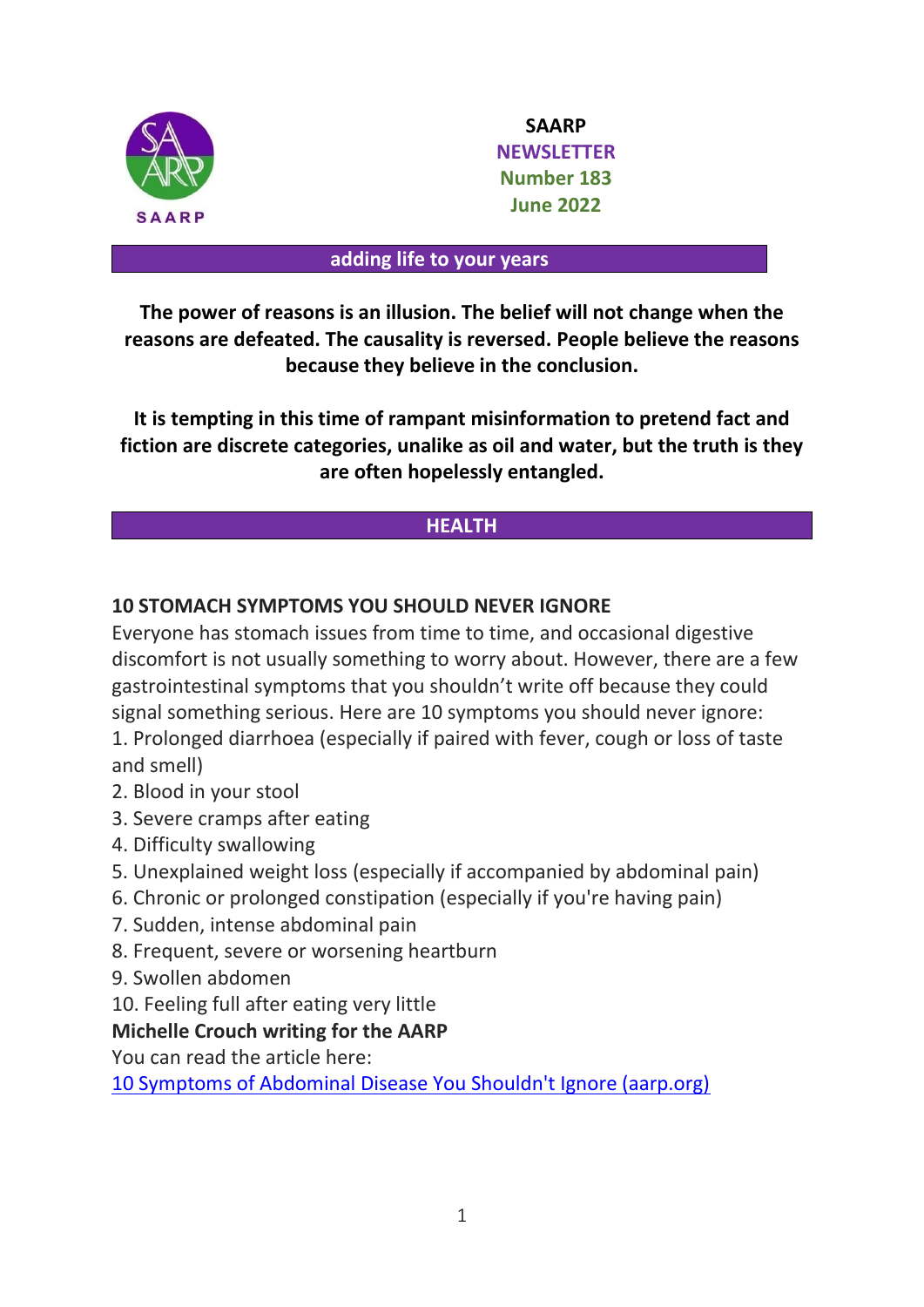# **BEST STEPS TO KEEP YOUR BLOOD SUGAR UNDER CONTROL**

- 1. **Don't smoke.** According to Harvard, smokers are roughly 50% more likely to develop blood sugar problems.
- 2. **Go easy on alcohol.** Up to a drink a day for women and up to two for men should be beneficial, but more than that and your risk of blood sugar imbalance increases.
- 3. **Get moving**. Using your muscles more often and making them work harder improves your body's ability to maintain healthy blood sugar.
- 4. **Control your weight.** According to Harvard, excess weight is the single most important cause of high blood sugar. And losing just 7-10% of your current weight can cut your risk of developing high blood glucose.
- 5. **Tune up your diet.** Reducing processed carbs, choosing healthy fats, limiting red meat goes a long way towards healthy blood sugar numbers.

## **Harvard**

# **THE MOST FATTENING FAST FOOD MEALS IN SOUTH AFRICA**

Read this and you will never touch them again (I hope). [https://businesstech.co.za/news/lifestyle/589986/the-most-fattening-fast](https://businesstech.co.za/news/lifestyle/589986/the-most-fattening-fast-food-meals-in-south-africa-2/?utm_source=everlytic&utm_medium=newsletter&utm_campaign=businesstech)[food-meals-in-south-africa-](https://businesstech.co.za/news/lifestyle/589986/the-most-fattening-fast-food-meals-in-south-africa-2/?utm_source=everlytic&utm_medium=newsletter&utm_campaign=businesstech)[2/?utm\\_source=everlytic&utm\\_medium=newsletter&utm\\_campaign=business](https://businesstech.co.za/news/lifestyle/589986/the-most-fattening-fast-food-meals-in-south-africa-2/?utm_source=everlytic&utm_medium=newsletter&utm_campaign=businesstech)

[tech](https://businesstech.co.za/news/lifestyle/589986/the-most-fattening-fast-food-meals-in-south-africa-2/?utm_source=everlytic&utm_medium=newsletter&utm_campaign=businesstech)

## **BOOKS**

#### **TOP TEN**

Reading tastes and book availability appears to differ markedly within and between countries. Here are some comparisons. The coloured ones are the only ones that are in the top ten sales in more than one of the six top ten lists.

| <b>Bargain Books SA</b> | <b>Amazon USA</b>       | <b>Amazon UK</b>           |
|-------------------------|-------------------------|----------------------------|
|                         | The Mothers and         | The World's Worst Pets:    |
| It Ends With Us: The    | Daughters of the Bible  | The brilliantly funny new  |
| emotional #1            | Speak: Lessons on Faith | children's book for 2022   |
| <b>Sunday Times</b>     | from Nine Biblical      | from million-copy          |
| bestseller by           | Families by Shannon     | bestselling author David   |
| <b>Colleen Hoover</b>   | <b>Bream</b>            | Walliams                   |
|                         |                         | Why Has Nobody Told Me     |
| The Milk Tart           |                         | This Before?: The No 1     |
| <b>Murders by Sally</b> | Finding Me: A Memoir    | Sunday Times bestseller by |
| Andrew                  | by Viola Davis          | Dr Julie Smith             |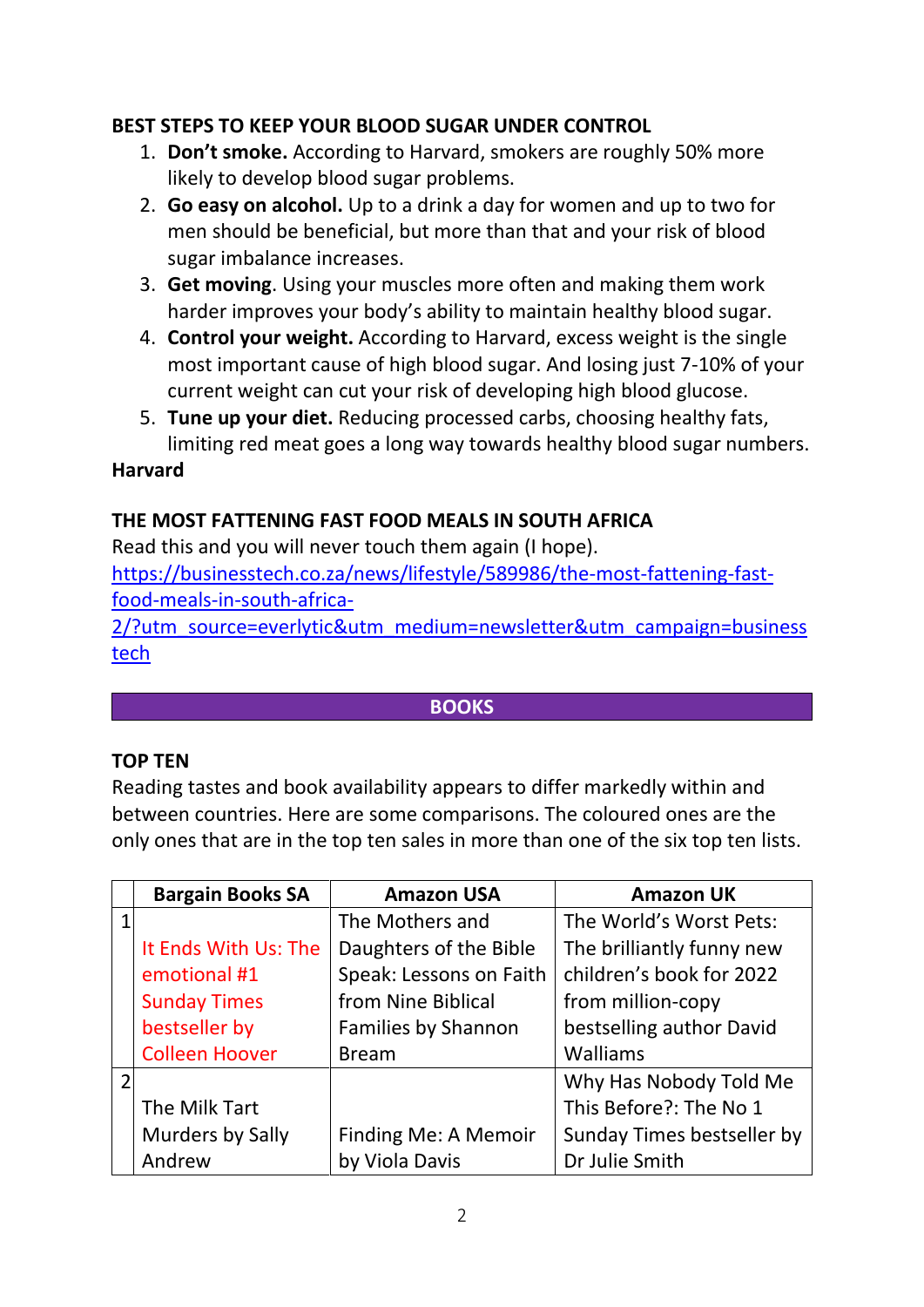| 3 <sup>1</sup>  | Storm Tide: The             |                                |                                 |
|-----------------|-----------------------------|--------------------------------|---------------------------------|
|                 | brand-new                   | Killing the Killers: The       |                                 |
|                 | historical epic by          | <b>Secret War Against</b>      | Pinch of Nom Family Meal        |
|                 | <b>Wilbur Smith and</b>     | Terrorists (Bill O'Reilly's    | <b>Planner: Includes 26</b>     |
|                 | <b>Tom Harper</b>           | Killing Series)                | Recipes by Kate Allinson        |
| $\vert 4 \vert$ | Again, Rachel: The          | Mom I Want to Hear             |                                 |
|                 | hilarious new               | Your Story: 100 Hand-          | A Heartstopper novella -        |
|                 | <b>SUNDAY TIMES No</b>      | Designed Pages with            | <b>NICK AND CHARLIE: TikTok</b> |
|                 | 1 bestseller 2022 by        | Family Tree, Questions,        | made me buy it! by Alice        |
|                 | <b>Marian Keyes</b>         | <b>Quotes and More!</b>        | Oseman                          |
| 5               |                             |                                | <b>SOLITAIRE: TikTok made</b>   |
|                 | The Lady's Mine by          | <b>Book Lovers by Emily</b>    | me buy it! by Alice             |
|                 | <b>Francine Rivers</b>      | Henry                          | Oseman                          |
|                 | 6 The Match: From           | <b>Atomic Habits: An Easy</b>  |                                 |
|                 | the #1 bestselling          | & Proven Way to Build          | Heartstopper Volume 2:          |
|                 | creator of the hit          | <b>Good Habits &amp; Break</b> | The million-copy                |
|                 | Netflix series By           | <b>Bad Ones by James</b>       | bestselling series, now on      |
|                 | Harlan Coben                | Clear                          | Netflix! by Alice Oseman        |
| 7               |                             |                                | Heartstopper Volume 1:          |
|                 |                             |                                | The million-copy                |
|                 | Ugly Love by                | Oh, the Places You'll          | bestselling series, now on      |
|                 | <b>Colleen Hoover</b>       | Go! by Dr. Seuss               | Netflix! by Alice Oseman        |
| 8               | Run Rose Run: The           |                                |                                 |
|                 | most eagerly                |                                |                                 |
|                 | anticipated novel of        |                                | Heartstopper Volume 3:          |
|                 | 2022 by Dolly               |                                | The million-copy                |
|                 | Parton and James            | Just Tyrus: A Memoir           | bestselling series, now on      |
|                 | Patterson                   | by Tyrus                       | Netflix! by Alice Oseman        |
| 9               | Seven Husbands of           |                                |                                 |
|                 | Evelyn Hugo: The            |                                | Heartstopper Volume             |
|                 | <b>Sunday Times</b>         | It Ends with Us: A             | Four: The million-copy          |
|                 | <b>Bestseller by Taylor</b> | Novel (1) by Colleen           | bestselling series, now on      |
|                 | Jenkins Reid                | Hoover                         | Netflix! by Alice Oseman        |
| $\mathbf{1}$    |                             | The Women of the               |                                 |
| 0               |                             | <b>Bible Speak: The</b>        |                                 |
|                 | Verity: The thriller        | Wisdom of 16 Women             |                                 |
|                 | that will capture           | and Their Lessons for          | It Ends With Us: The            |
|                 | your heart and blow         | Today                          | emotional #1 Sunday             |
|                 | your mind by                | <b>Shannon Bream</b>           | Times bestseller by             |
|                 | <b>Colleen Hoover</b>       |                                | <b>Colleen Hoover</b>           |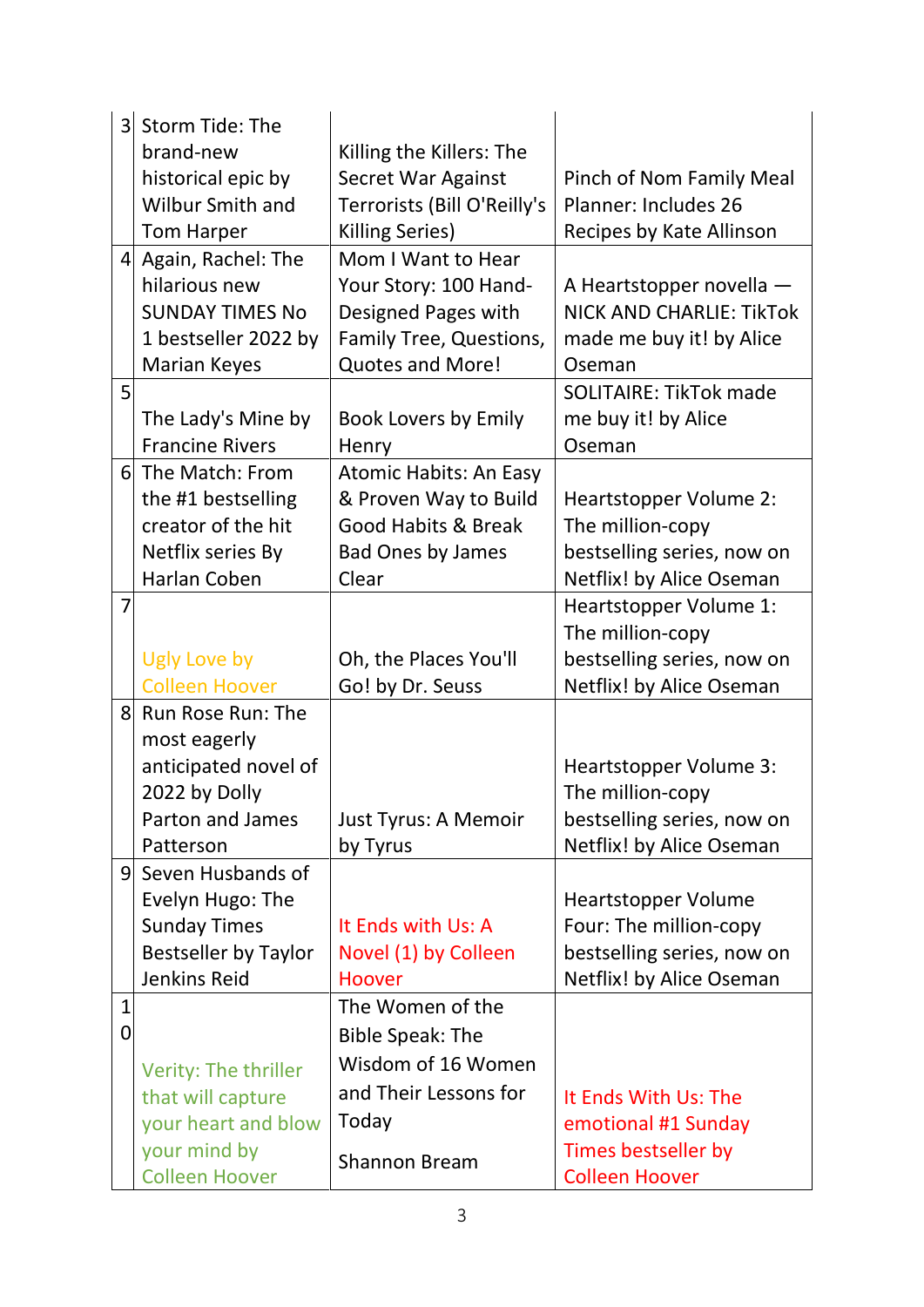|                | <b>Better Reading Australia</b> | <b>New York Times</b> | <b>BBC</b>                 |
|----------------|---------------------------------|-----------------------|----------------------------|
| $\mathbf{1}$   |                                 |                       | <b>Bless the Daughter</b>  |
|                | It Ends With Us by Colleen      | <b>Dream Town by</b>  | Raised by a Voice in Her   |
|                | Hoover (Simon & Schuster)       | <b>David Baldacci</b> | Head by Warsan Shire       |
| $\overline{2}$ |                                 | Run, Rose, Run        |                            |
|                |                                 | by James              | In the Margins: On the     |
|                | <b>Dream Town by David</b>      | Patterson; Dolly      | Pleasures of Reading and   |
|                | <b>Baldacci (Macmillan)</b>     | Parton                | Writing by Elena Ferrante  |
| 3              | Verity by Colleen Hoover        | City on Fire by       | Moon Witch, Spider King    |
|                | (Hachette)                      | Don Winslow           | by Marlon James            |
| 4              | Death of the Black Widow        | The Good Left         |                            |
|                | by James Patterson              | Undone by             | Olga Dies Dreaming by      |
|                | (Penguin)                       | Adriana Trigiani      | <b>Xochitl Gonzalez</b>    |
| 5              |                                 | Sea of Tranquility    |                            |
|                | Where the Crawdads Sing         | by Emily St. John     | Glory by No Violet         |
|                | by Delia Owens (Hachette)       | Mandel                | <b>Bulawayo</b>            |
| 6              | The Seven Husbands of           |                       |                            |
|                | Evelyn Hugo by Taylor           |                       |                            |
|                | Jenkins Reid (Simon &           | The Investigator      | French Braid by Anne       |
|                | Schuster)                       | by John Sandford      | Tyler                      |
| 7 <sup>1</sup> | Storm Tide by Wilbur            | The Paris             |                            |
|                | Smith and Tom Harper            | Apartment by          | To Paradise by Hanya       |
|                | (Allen & Unwin)                 | Lucy Foley            | Yanagihara                 |
| 8              |                                 | The Midnight          | The School for Good        |
|                | <b>Ugly Love by Colleen</b>     | Library by Matt       | Mothers by Jessamine       |
|                | Hoover (Simon & Schuster)       | Haig                  | Chan                       |
| 9              | Everyone In My Family Has       |                       |                            |
|                | Killed Someone by               | Lessons in            |                            |
|                | Benjamin Stevenson              | Chemistry by          | The Exhibitionist by       |
|                | (Penguin)                       | <b>Bonnie Garmus</b>  | <b>Charlotte Mendelson</b> |
| $\mathbf{1}$   |                                 | What Happened         |                            |
| 0              | The Love Hypothesis by Ali      | to the Bennetts       | Free Love by Tessa         |
|                | Hazelwood (Hachette)            | by Lisa Scottoline    | Hadley                     |

# **ONLINE SALES**

Online sales now account for more than half the UK book market, but Waterstones' fightback – with 1,000 independent sellers in support – continues to remind us of the pleasure of handling printed works before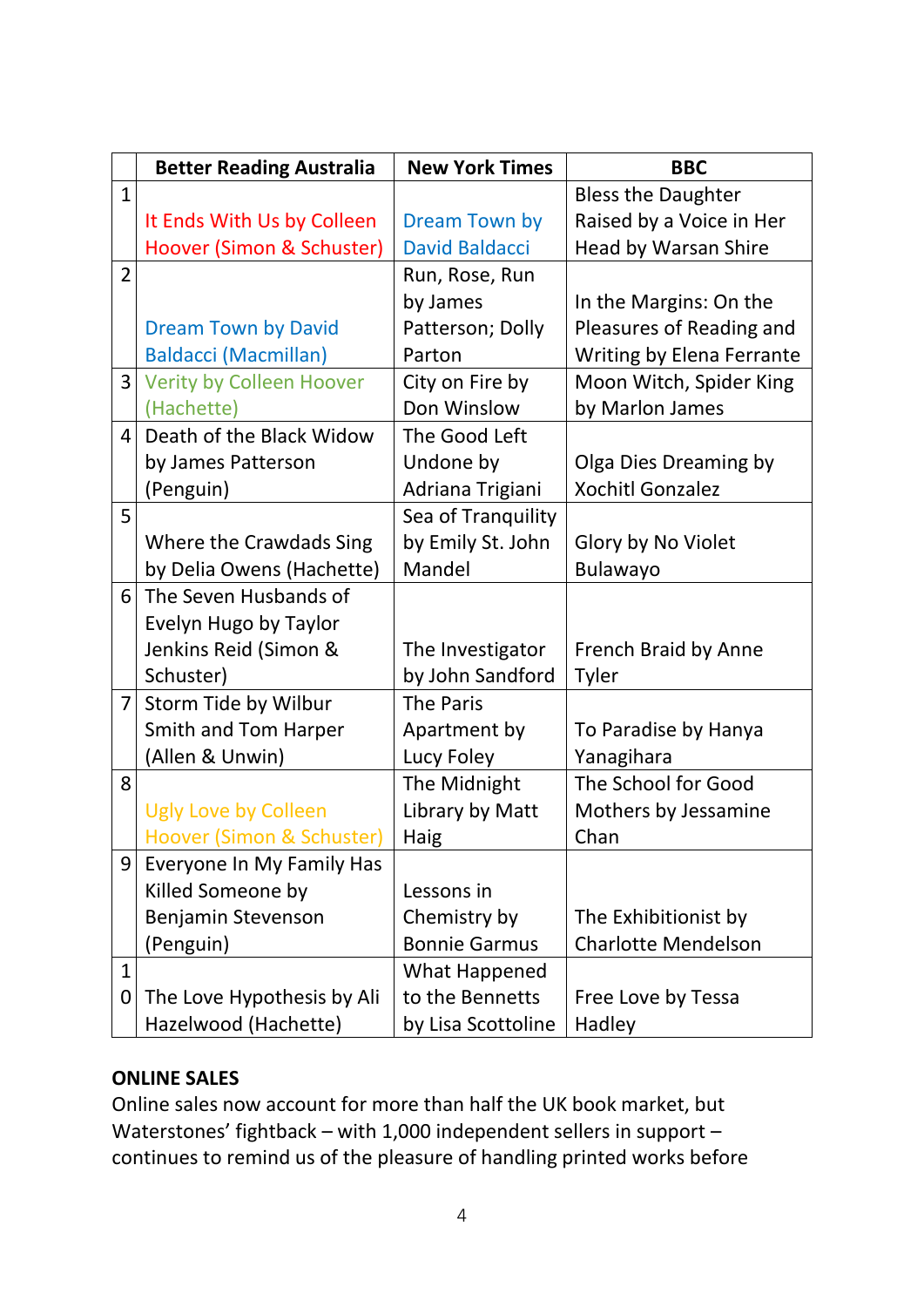buying. Now the pandemic 'streaming boom' is over (UK households reportedly cancelled 1.5 million video subscriptions in the first quarter) and the cost of living is rocketing, we've all got more time for reading and less cash for going out; a good book is surely a better use for a tenner that barely buys you a gin and tonic. **Just don't fall into the customer habit** that so irritated the shop owner Shaun Bythell of Wigtown in Scotland, in his charming Diary of a Bookseller , **of browsing at length, then ordering the chosen book cheaper from Amazon on your phone before you've even left the premises. The Spectator**

## **SPECIALIST BOOK**

## **FOR F1 FANS**

## **Murray Walker: Incredible! By [Maurice Hamilton](https://www.amazon.com/Maurice-Hamilton/e/B000APG2RA/ref=dp_byline_cont_book_1)**

It is one year since Murray Walker died and here are some famous "Murrayisms" from Hamilton's book:

- "Rosberg out! Keke Rosberg! Out of the Australian Grand Prix! If this isn't a sensation, I'd like to know what is."
- "And look at that! Colossally, that's Mansell! That is Nigel Mansell. The car absolutely shatters. He's fighting for control. You can see what's happened. Now - this could change, and will change, The World Championship."
- "Either that car is stationary, or it's on the move."
- "And Mansell is slowing down. He is definitely taking it easy. Oh no he isn't - that was a lap record"
- "Damon Hill is leading. Behind him are the second and third men."
- . . . at the 1993 grand prix in South Africa, where there were lots of dignitaries from the government and the ANC (African National congress) present - one of whom was the now-current president of South Africa, Cyril Ramaphosa. Mosley asked Ramaphosa whether there was anyone he might like to meet, expecting him to suggest someone like Ayrton Senna. "He said Murray Walker! We went into the press room together and stood in front of Murray's desk, where he was writing. I introduced Ramaphosa to him. Murray seemed as surprised as I was but, of course, he was absolutely charming and Mr Ramaphosa was delighted!"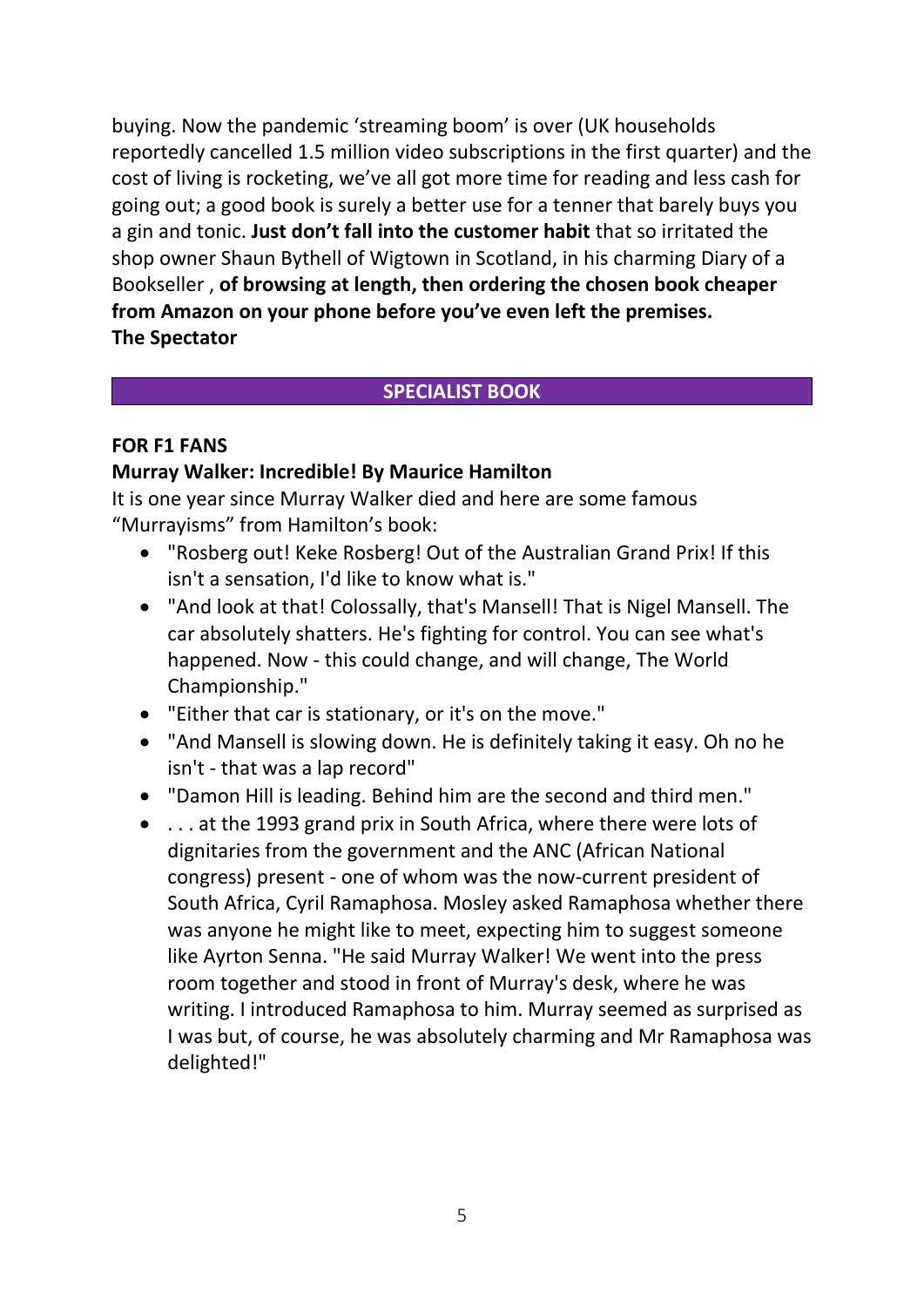# **BOOK EXCERPTS**

# **ASIDES**

I loved this author's asides, they were a tonic while reading about the disgusting behaviours of those in power.

- That particular plan failed but Fredegund **had no intention of burying the hatchet … unless it was in Clovis's back.**
- She later sent two priests to assassinate Brunhilda but they were equally unsuccessful, **owing their technique more to Laurel and Hardy than Brutus and Cassius.**
- In the meantime Philippe had found an even more unlikely outlet for his energies **by joining the army, thus setting a precedent for Charles Hawtrey in Carry On Up the Khyber.**
- Nor was he helped by the fact that he was being treated by a bunch of physicians and quacks **who would have struggled to cure ham.**
- Nineteenth-century royal biographers blamed George's illness on his failure to take a mistress. **At least Prince Charles has done his best to ensure that history will not repeat itself.**
- Prince Philip has always been a somewhat contradictory character: the consort to the Queen with an eye for the ladies; the President of the World Wide Fund for Nature who shoots animals for fun; an ambassador for Britain who, at one time or another, **has managed to insult virtually every nation bar the Swiss. And their time may yet come.**

**Tibballs, Geoff. Royalty's Strangest Characters (p. 255). Batsford. Kindle Edition.**

## **PASSPORTS AND SMART IDs**

## **BANK BRANCHES WHERE YOU CAN GET THESE**

Several banks across South Africa let their customers get their smart ID cards or passport at specific branches so that they do not have to wait in long queues or face the infamous "system is offline" issue.

The Department of Home Affairs (DHA) also recently launched its online booking system for ID card and passport renewals and applications — and the system lets you book at these select bank branches.

As of October 2021, the DHA **[listed 25 bank branches](https://mybroadband.co.za/news/banking/419028-all-the-bank-branches-where-you-can-get-your-smart-id-or-passport.html)** at which customers could complete their applications. However, the DHA has since added new bank premises while removing others.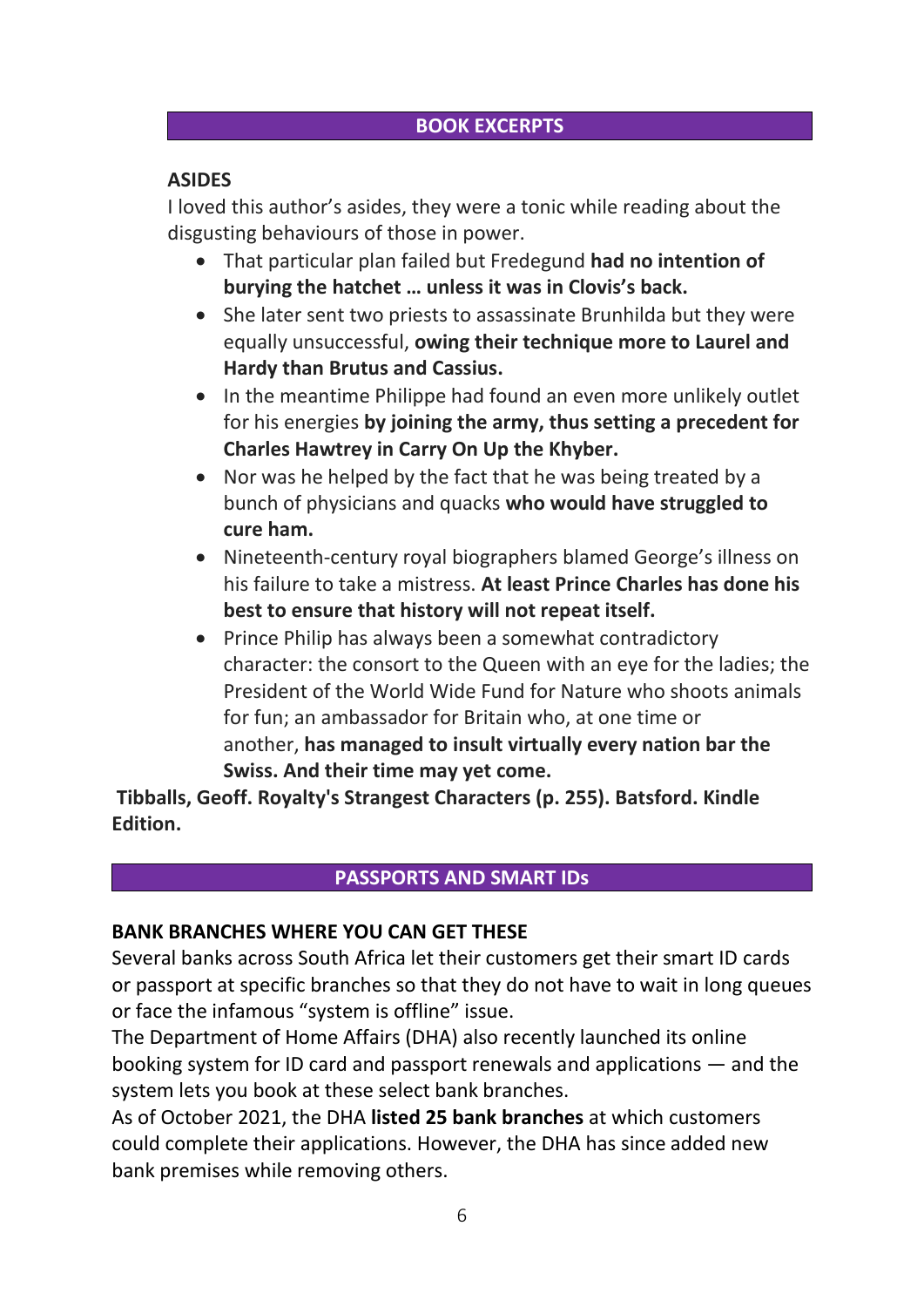There are now 26 DHA-supported bank branches, of which First National Bank and Standard Bank make up 16. The breakdown is as follows:

- First National Bank **8**
- Standard Bank **8**
- $\bullet$  Nedbank  $-5$
- Absa **4**
- Discovery **1**
- $\bullet$  Investec  $-1$

# **To book an appointment at a bank branch, you must use the E-Home Affairs system.**

[Bank branches where you can get your passport and smart ID](https://mybroadband.co.za/news/banking/443686-bank-branches-where-you-can-get-your-passport-or-smart-id.html?utm_source=newsletter)  [\(mybroadband.co.za\)](https://mybroadband.co.za/news/banking/443686-bank-branches-where-you-can-get-your-passport-or-smart-id.html?utm_source=newsletter)

# **SHOPPING MALLS WHERE YOU CAN GET THESE**

Home Affairs minister Aaron Motsoaledi has announced a complete revamp of his department's systems in a move to cut down on long queues, including plans to introduce branches in shopping centres.

Motsoaledi confirmed that discussions are already underway with the following shopping malls around the country:

- Menlyn Mall in Tshwane
- Cresta Mall in Johannesburg
- Southgate Mall in Johannesburg
- The Pavillion in eThekwini
- Tygervalley Mall in Cape Town

[https://businesstech.co.za/news/government/589852/the-shopping-malls](https://businesstech.co.za/news/government/589852/the-shopping-malls-where-youll-soon-be-able-get-your-smart-id-or-passport-in-south-africa/)[where-youll-soon-be-able-get-your-smart-id-or-passport-in-south-africa/](https://businesstech.co.za/news/government/589852/the-shopping-malls-where-youll-soon-be-able-get-your-smart-id-or-passport-in-south-africa/)

#### **WIT**

## **WILDE WIT COMPETITION**

The Oscar Wilde Society's third Wilde Wit Competition, run in conjunction with *The Oldie* and *The Chap*, challenged entrants to match Wilde's style with their own original entries.

There were more than 300 entries – and the winners would make Oscar smile. The top entry came from Darcy Alexander Corstorphine, who is no stranger to this contest. He took top place in the first two Wilde Wit Competitions! This year, he achieved another feat, tying with himself for first prize, with these two aphorisms: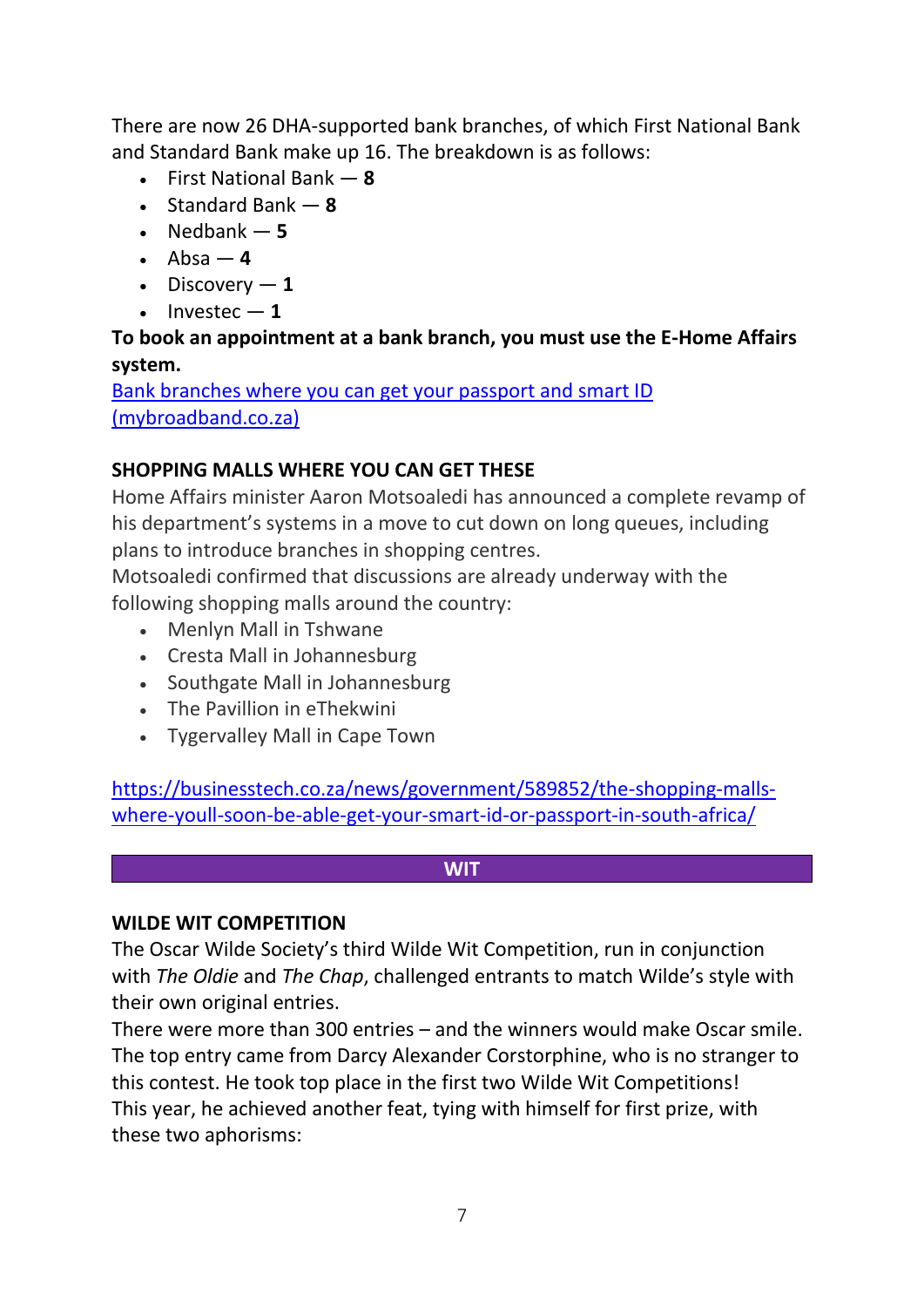· **'A moment of reflection should be taken before the mirror or not at all.'**

· **'There are only two sources of sorrow in this world: one is a lack of understanding, the other is an excess of it.'**

Second place goes to Robert Eddison for this wonderful line:

· **'The quickest way to make your name is to lose your reputation.'** Silvia Gasparini won third place with her charming truism:

· **'Truth is the name we give to the lies we like.'**

# **POLITICS AND MEDIA**

# **THE PSYCHOLOGICAL TRAITS THAT SHAPE YOUR POLITICAL BELIEFS**

I'm a political and social psychologist. I study how people understand the world and what this means for society and for democracy ... which, as it turns out, is quite a lot. Some people see the world as safe and good, and this allows them to be OK with uncertainty and to take time to explore and play. Others are acutely aware of threats in their environment, so they prioritize order and predictability over openness and experimentation.

In my academic research, I study how these two approaches shape how we think and feel about everything from art to politics. **I also explore how political elites and partisan media use these very differencesto engender hatred and fear and how the economics of our media system exploit these same divides.**

- I explore how political elites and partisan media use these very differences to engender hatred and fear and how the economics of our media system exploit these same divides.
- Tragically though, political and economic incentives of our media environment seek to exploit these differences to get us angry, to get our attention, to get clicks and to turn us against one another. And it works.
- The problem is that right now, our dominant context, our political and media context, actually needs these differences to be absolute, to be reinforced and even to be weaponized.
- Social media platforms use algorithms and microtargeting to deliver divisive messages in our preferred messaging aesthetic.

## **From a TED video by social psychologist Dannagal G Young:**

[https://www.ted.com/talks/dannagal\\_g\\_young\\_the\\_psychological\\_traits\\_that](https://www.ted.com/talks/dannagal_g_young_the_psychological_traits_that_shape_your_political_beliefs?rid=wmoMnTvv15aw&utm_source=recommendation&utm_medium=email&utm_campaign=explore&utm_term=watchNow) shape\_your\_political\_beliefs?rid=wmoMnTvv15aw&utm\_source=recommend [ation&utm\\_medium=email&utm\\_campaign=explore&utm\\_term=watchNow](https://www.ted.com/talks/dannagal_g_young_the_psychological_traits_that_shape_your_political_beliefs?rid=wmoMnTvv15aw&utm_source=recommendation&utm_medium=email&utm_campaign=explore&utm_term=watchNow)

# **PERCEPTION . . .**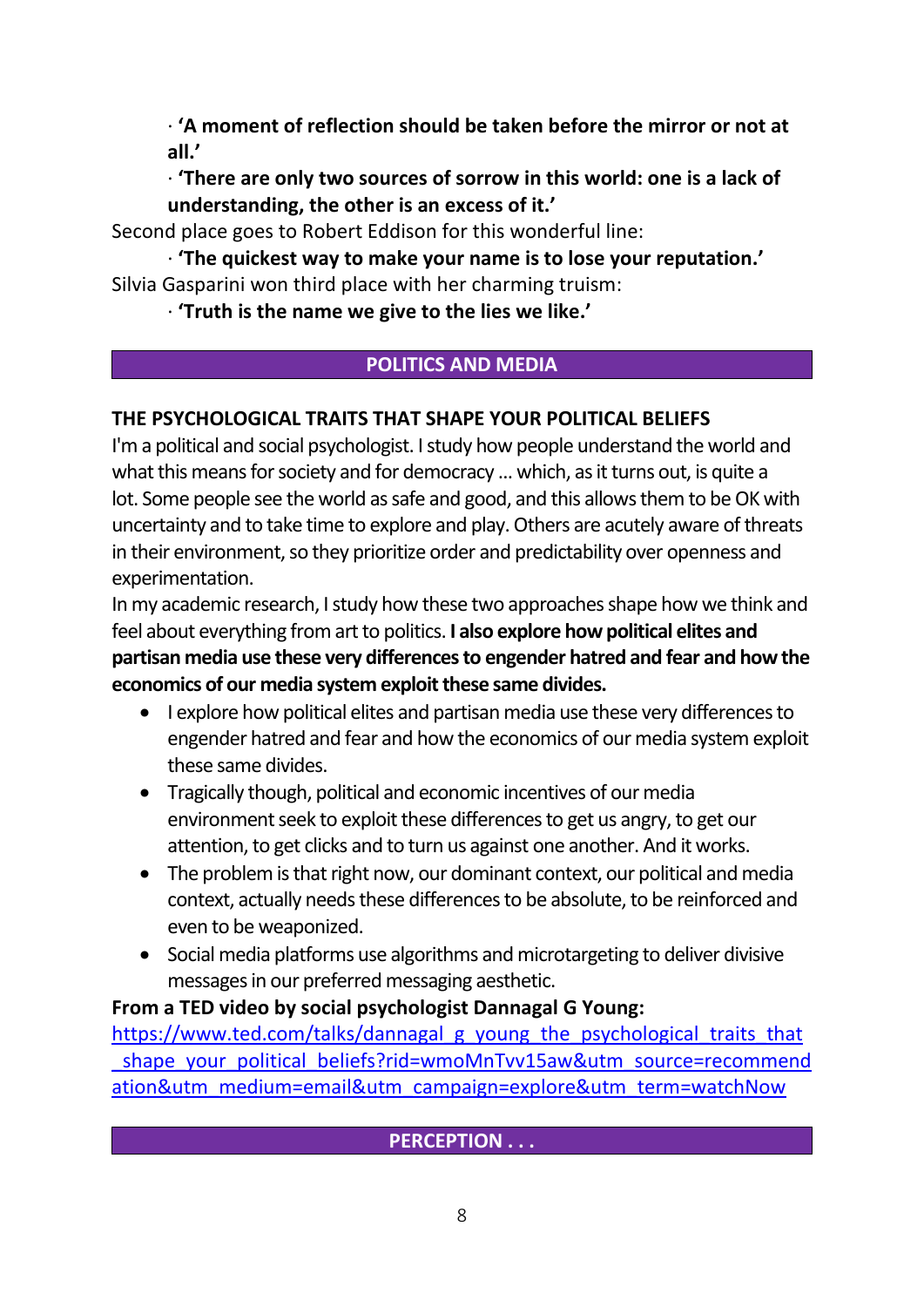## **. . . AND OUR MINDS**

- In videogames, an imaginary clock ticks, and a new picture must be rendered and ready for display at each tick. The natural "clock" for video is the frame rate of 30 frames per second, a rate chosen because it approximates the human sense of time passing smoothly and at the same pace as time in the real world.
- One fundamental problem is that we don't perceive the world objectively: our perception of time, of temperature, of colour has been formed by evolution to be useful, not to be accurate.
- Military decision-making is very interesting. I always remember talking to General Michael Jackson who said that an order has to factor in comprehensibility. Can everyone align around this objective? Whereas ordering people to do something highly complicated might be theoretically optimal, but it damages coordination.

## **APRIL FOOL**

## **THE BEST**

The top-ranked April Fool of all time, according to the Museum of Hoaxes, was Panorama's 1957 report on how Swiss farmers on the shores of Lake Lugano were enjoying a bumper spaghetti crop thanks to the elimination of the dastardly spaghetti weevil and one of the mildest winters in living memory. Gullible viewers, convinced by a charming video showing peasants harvesting strands of pasta, flooded the Beeb with queries as to how they might grow their own spaghetti tree. **Lucy Vickery,** *The Spectator***, 1 Apr. 2017**

# **TECHNOLOGY**

#### **EMAIL**

Many of our members who use  $@$  telkom.net complain of not receiving these newsletters. I have urged them to open Gmail accounts and in all cases their problem was resolved.

#### **GMAIL**

Gmail is the most popular ISP (Internet Service Provider) among our members. These are the ISP's our members use most:

> **ISP**  gmail.com 19 829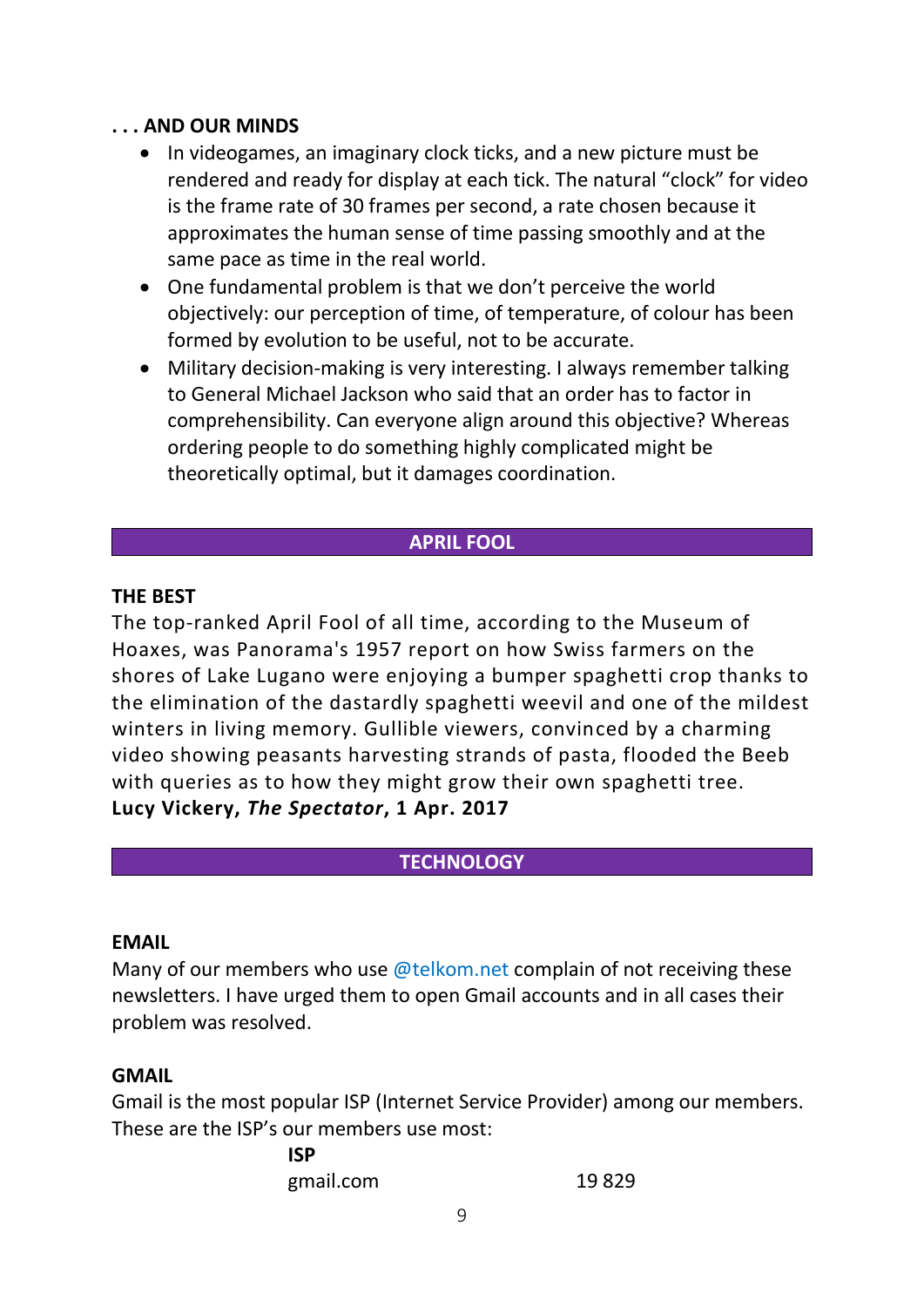| telkomsa.net   | 5 3 9 8 |
|----------------|---------|
| mweb.co.za     | 2933    |
| yahoo.com      | 1 2 5 0 |
| vodamail.co.za | 1 1 2 0 |

#### **SAARP SERVICES**

Please go to [www.saarp.net](http://www.saarp.net/) and click on the Benefits tab to see our range of member services:

|  | Home <b>Theorefits</b> Communication <b>Theoretic Social Clubs</b> Contact Us Join Now Advertisements |  |  |
|--|-------------------------------------------------------------------------------------------------------|--|--|
|  |                                                                                                       |  |  |

## **SHORT TERM INSURANCE**

We are now contracted to 4 insurance companies, Momentum, Auto and General, SANTAM and Old Mutual so we are able to get comparative quotes to see which one is best for you.

At the same time, some companies have special tariffs if your car is only used for a limited mileage each month.

We have specially trained staff to look after your interests so do not hesitate to contact us to see how we can assist you

## **SPECSAVERS**



**Home Try-On**

Choose up to 6 frames from this website and we'll deliver them to your door to try on at home.

Home Try-On - Online Ordering - [Spec-Savers South Africa \(specsavers.co.za\)](https://www.specsavers.co.za/page/online-ordering/home-try-on?gclid=Cj0KCQjw8_qRBhCXARIsAE2AtRYhaH6KCSCH1hQeXCPSAvkyuORPZOFaxdaaq0LJzqbhpaMWbNLpH9saAjGMEALw_wcB)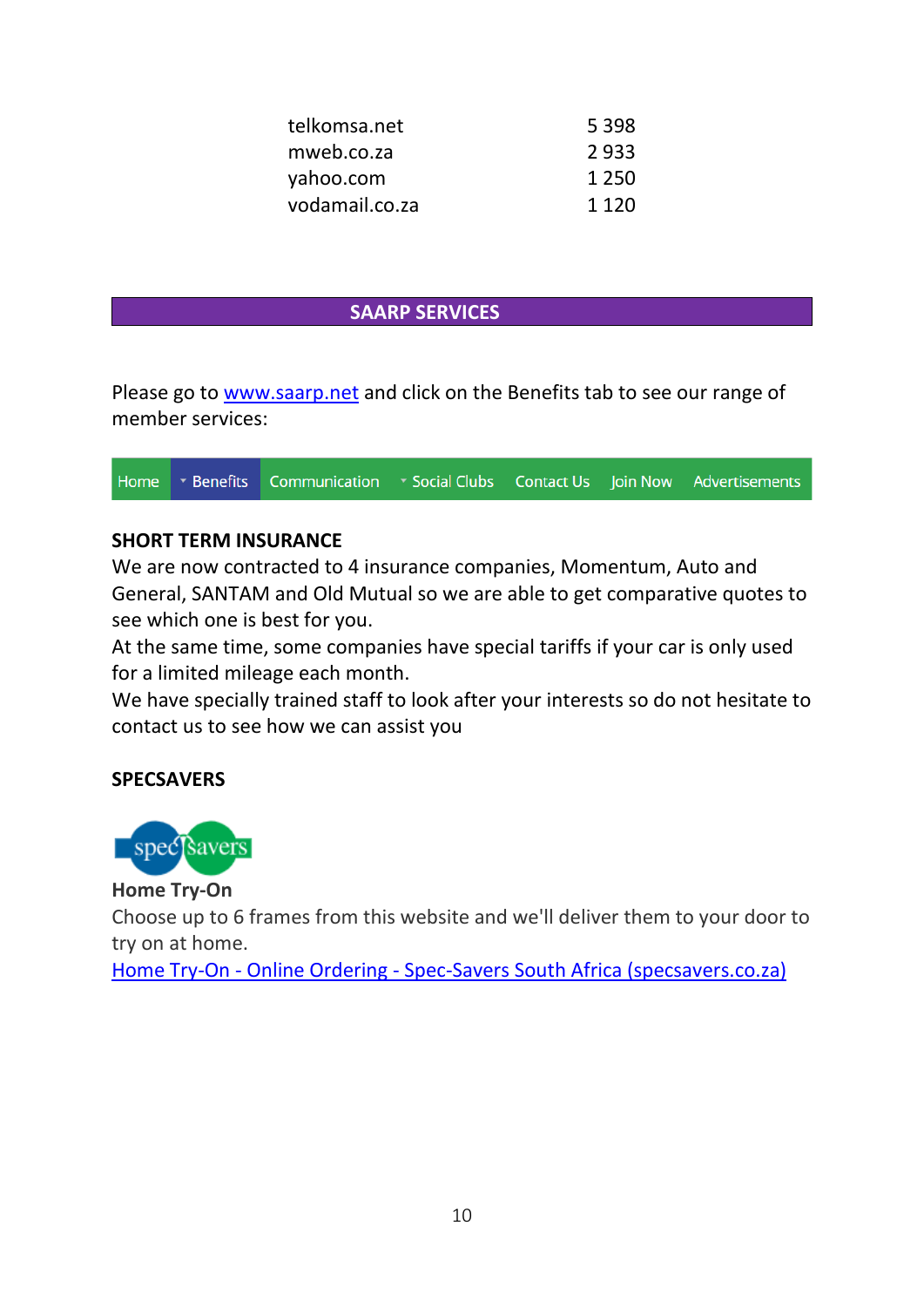# **SAARP NEWS**

## **MEMBER FEED BACK (Verbatim)**

- I wish to thank SAARP for saving me R1, 331.00 on my eye test and glasses. I have had my mahala card for years and have not taken advantage of it. I will certainly use it more often now
- Many thanks for an interesting Newsletter, and especially for the quotes about growing old. Apparently most regret what they didn't do instead of thinking about the things they did. My question is, "Why is this put in the past tense? There are things I didn't do, which I regret (for that matter there are things I DID do, which I regret (!!). I don't want to think about regretting - I'm just getting on with my life. Does this mean that at 86 I'm not old yet?
- Thanks so much your very informative newsletters. We appreciate all the prep and hard work that makes this happen
- Ek is mal oor jou nuusbriewe dit voel vir my iets so lekker kan nie verniet wees nie. Vriendelike groete,
- •

# **SHORT STORIES FEEDBACK (Verbatim)**

- 1. Many thanks Ray for the short stories
- 2. The Promise. A beautiful story that really touched my heart and brought a tear to my eye. Please thank the author for such a beautifully crafted piece.
- 3. Please extend my compliments to Roland on his latest story a touching account. So glad to see another well written story in the morass of mediocre creations that I encounter every month in my writing circle. I favour animal stories myself and as each month passes try to write a better one on that theme, but it only comes up once annually in the program, like these two examples .
- 4. The "Lessons on the Trans Karoo" was super. I have had an ongoing love affair with the steam locomotive all my life. My father was a Loco Foreman for the SAR and an excellent teacher so he ran a number of artisans' training schools in the art off repair and maintenance of the locomotive. And because of his expertise and knowledge, plus the fact that he was an excellent teacher and artisan, we were constantly moved around the country to improve the schools where the artisans would then benefit from his expert knowledge. I was always popular with the kids in my class as he would sometimes allow them to have short trips on the footplate of many a model of steam engine. Regards Margie Wilson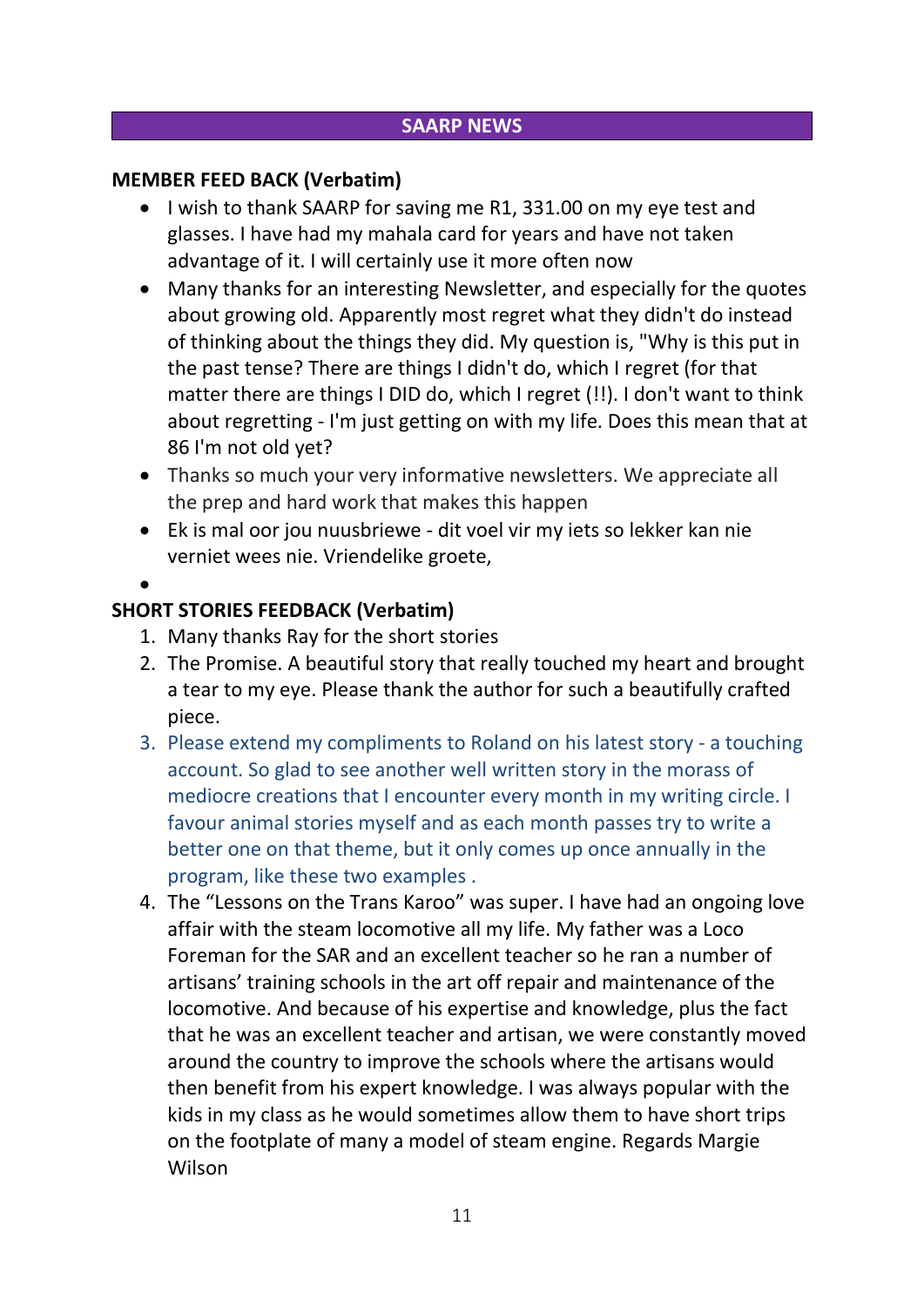- 5. So enjoyed the stories once more. Then went back to a few of the older ones and cried rereading the one featuring Mr. Painter. So, so sad and yet an excellent read. Thank you for the continued attention to the great short stories. Regards Margie Wilson
- 6. Hi there I kept all my short stories for when we go overseas.
- 7. Very interesting! Thank you

# Go to <u>www.saarp.net</u> to read them:



The following are examples of discounted off-peak holidays, which our Holiday Club has on offer for you and your families. *To book phone Renske on 021 592 1279 or email her at [renskes@saarp.net](mailto:renskes@saarp.net)*

| <b>RESORT</b>              | <b>AREA</b>     | <b>DATE</b>    | <b>UNIT</b> | <b>PRICE</b> |  |  |  |
|----------------------------|-----------------|----------------|-------------|--------------|--|--|--|
| <b>BOOKINGS FOR 2022/3</b> |                 |                |             |              |  |  |  |
|                            |                 |                |             |              |  |  |  |
| <b>Baywater Village</b>    | Sedgefield      | 15-19 Aug      | 2 bedroom   | R2760        |  |  |  |
| <b>Baywater Village</b>    | Sedgefield      | $29/8 - 2$ Sep | 1 bedroom   | R1840        |  |  |  |
| <b>Placid Waters</b>       | Sedgefield      | 22-26 Aug      | 2 bedroom   | R2300        |  |  |  |
| <b>Placid Waters</b>       | Sedgefield      | 12-16 Sep      | 1 bedroom   | R1840        |  |  |  |
| <b>Brookes Hill</b>        | Port Elizabeth  | 22-26 Aug      | 1 bedroom   | R2300        |  |  |  |
| Sunshine Bay               | Jeffreys Bay    | 19-23 Sep      | 2 bedroom   | R1380        |  |  |  |
| Sunshine Bay               | Jeffreys Bay    | 19-23 Sep      | 2 bedroom   | R1380        |  |  |  |
| Beacon Isle                | Plettenberg Bay | 15-20 Aug      | Studio      | R1725        |  |  |  |
| <b>Strand Pavillion</b>    | <b>Strand</b>   | 16-20 Jan      | Studio      | R3220        |  |  |  |
| <b>Strand Pavillion</b>    | <b>Strand</b>   | 16-20 Jan      | Studio      | R3220        |  |  |  |
| <b>Tableview Cabanas</b>   | <b>Blouberg</b> | 16-20 Jan      | Studio      | R2760        |  |  |  |
| <b>Tableview Cabanas</b>   | Blouberg        | 16-20 Jan      | Studio      | R2760        |  |  |  |
| Royal Atlantic             | Sea Point       | 16-20 Jan      | 1 bedroom   | R3680        |  |  |  |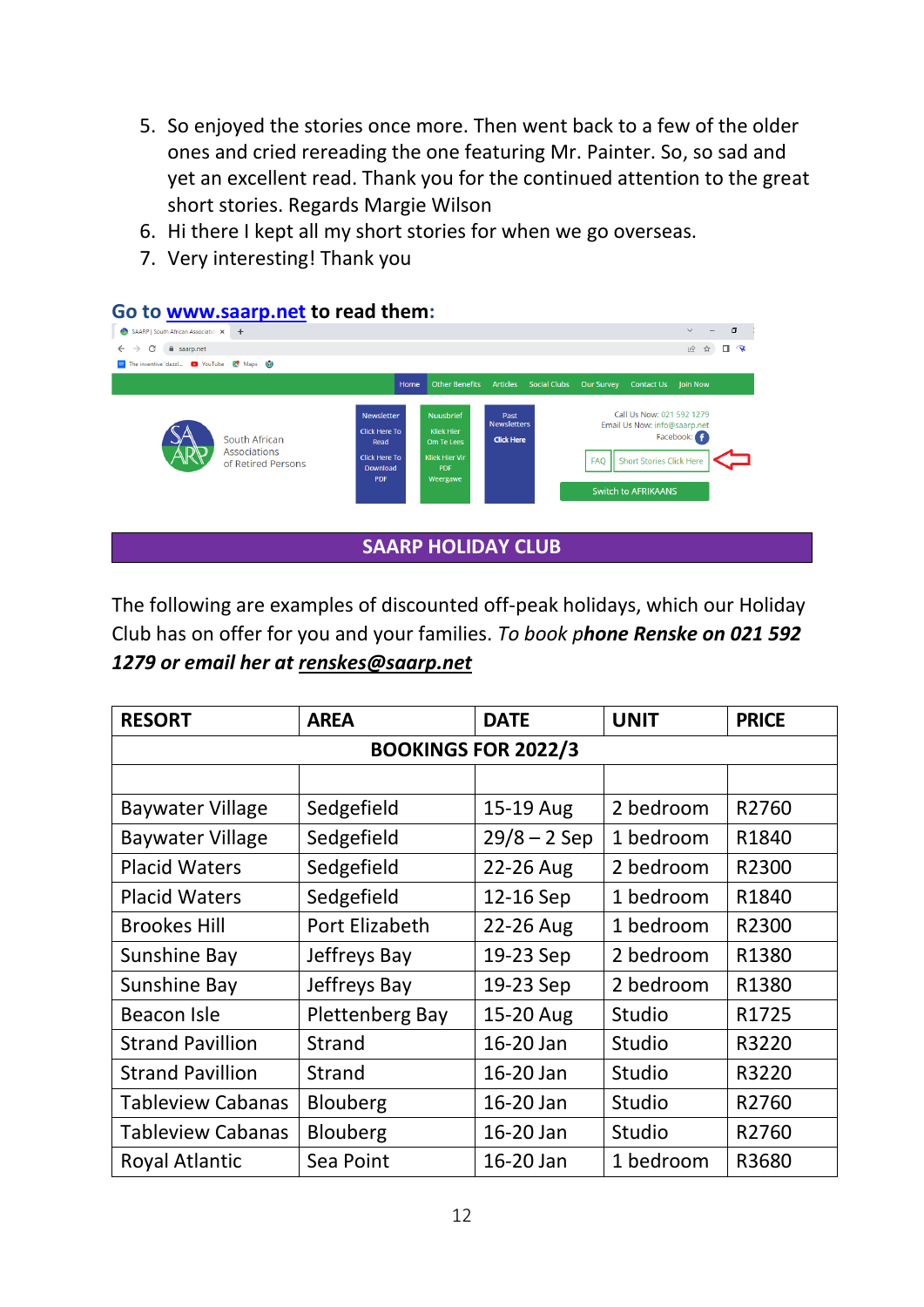| <b>Royal Atlantic</b>   | Sea Point            | 16-20 Jan    | 1 bedroom | R3680 |
|-------------------------|----------------------|--------------|-----------|-------|
| <b>Royal Atlantic</b>   | Sea Point            | 24-28 Oct    | 1 bedroom | R3680 |
| The Aloes               | South Coast          | 22-26 Aug    | 2 bedroom | R1840 |
| Dolphin View            | Umdloti              | 22-26 Aug    | 1 bedroom | R1840 |
| Dolphin View            | Umdloti              | 5-9 Sep      | Studio    | R1380 |
| Dolphin View            | Umdloti              | 5-9 Sep      | 1 bedroom | R1840 |
| Cayley Lodge            | Drakensberg          | 15-19 Aug    | Studio    | R2300 |
| Cayley Lodge            | Drakensberg          | 15-19 Aug    | Studio    | R2300 |
| Drakensberg Sun         | Drakensberg          | 16-20 Jan    | 1 bedroom | R4140 |
| Dikhololo               | <b>Brits</b>         | $1-5$ Aug    | 2 bedroom | R1380 |
| Dikhololo               | <b>Brits</b>         | 22-26 Aug    | 2 bedroom | R1380 |
| Dikhololo               | <b>Brits</b>         | 5-9 Sep      | 2 bedroom | R1840 |
| Dikhololo               | <b>Brits</b>         | 12-16 Sep    | 3 bedroom | R2300 |
| Mabalingwe              | Bela Bela            | 24-28 Oct    | Studio    | R2760 |
| <b>Dunkeld Country</b>  | Dullstroom           | 5-9 Sep      | 3 bedroom | R2300 |
| Dunkeld Country         | Dullstroom           | 5-9 Sep      | 3 bedroom | R2760 |
| <b>Crystal Springs</b>  | <b>Pilgrims Rest</b> | 22-26 Aug    | 2 bedroom | R2760 |
| <b>Crystal Springs</b>  | <b>Pilgrims Rest</b> | 5-9 Sep      | 1 bedroom | R1840 |
| <b>Crystal Springs</b>  | <b>Pilgrims Rest</b> | 12-16 Sep    | 1 bedroom | R1840 |
| <b>Crystal Springs</b>  | <b>Pilgrims Rest</b> | 19-23 Sep    | 1 bedroom | R1840 |
| <b>Waterberg Game</b>   | Limpopo              | 22-26 Aug    | 1 bedroom | R1380 |
| <b>Waterberg Game</b>   | Limpopo              | 12-16 Sep    | 1 bedroom | R1380 |
| <b>Waterberg Game</b>   | Limpopo              | 12-16 Sep    | 2 bedroom | R2300 |
| <b>Waterberg Game</b>   | Limpopo              | 19-23 Sep    | 2 bedroom | R2300 |
| Seasons Spa             | <b>Brits</b>         | 15-19 Aug    | 3 bedroom | R2760 |
| Seasons Spa             | <b>Brits</b>         | 22-26 Aug    | 3 bedroom | R2760 |
| Seasons Spa             | <b>Brits</b>         | $29/8 - 2/9$ | 3 bedroom | R2760 |
| Hazyview Cabanas        | Hazyview             | 16-20 Jan    | 2 bedroom | R3680 |
| Hazvyiew Cabanas        | Hazyview             | 16-20 Jan    | 2 bedroom | R3680 |
| Hazyview Cabanas        | Hazyview             | 16-20 Jan    | 2 bedroom | R3680 |
| <b>Hazyview Cabanas</b> | Hazyview             | 22-28 Aug    | 2 bedroom | R1380 |
| Hazyview Cabanas        | Hazyview             | $29/8 - 2/9$ | 3 bedroom | R2300 |
| <b>Hazyview Cabanas</b> | Hazyview             | $29/8 - 2/9$ | 2 bedroom | R1380 |
| <b>Hazyview Cabanas</b> | Hazyview             | 5-9 Sep      | 2 bedroom | R1380 |
| <b>Waterberg Game</b>   | Limpopo              | $29/8 - 2/9$ | 1 bedroom | R1380 |
| Banana Beach            | South Coast          | $29/8 - 2/9$ | 2 bedroom | R1840 |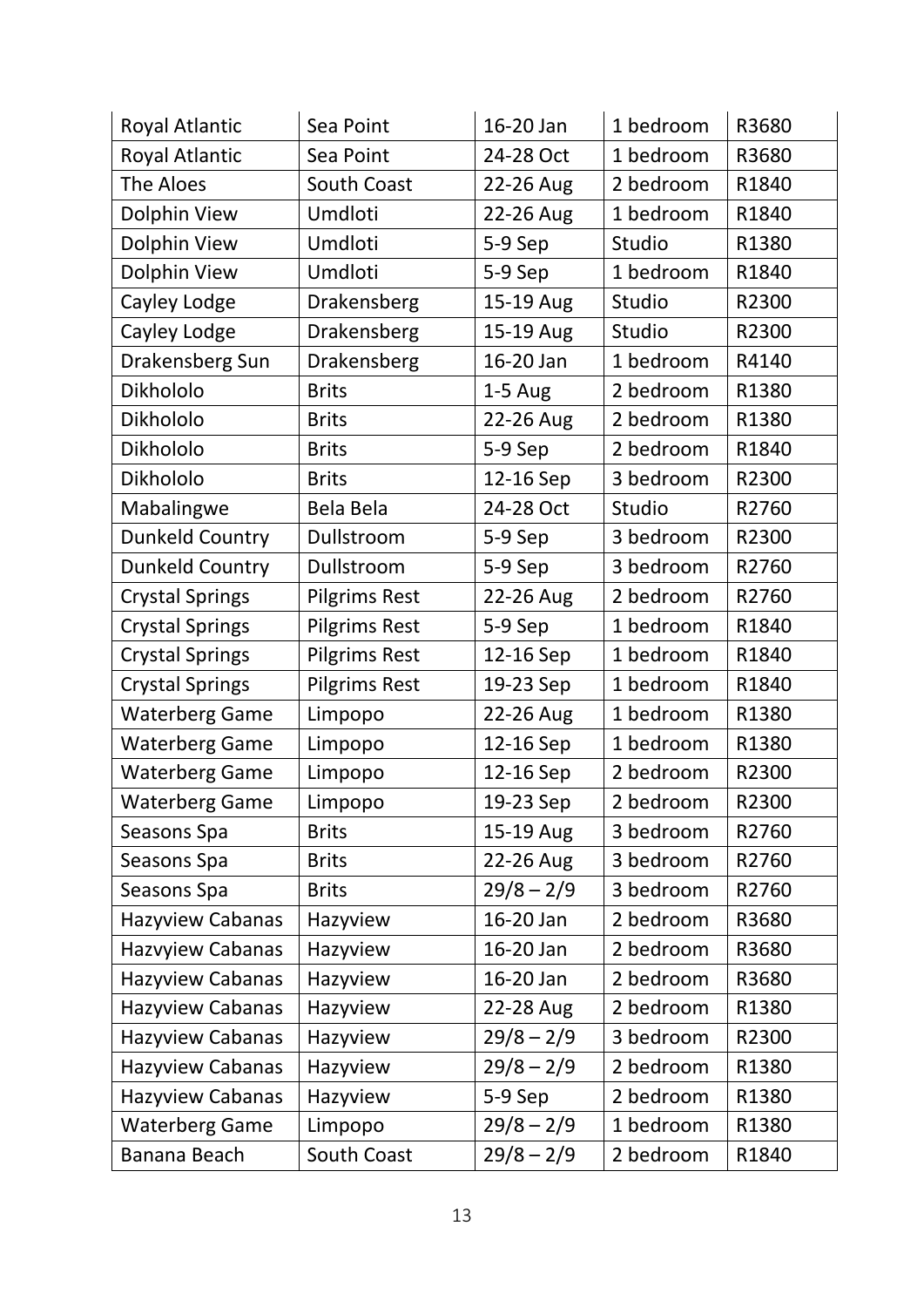| Banana Beach        | South Coast        | 5-9 Sep      | 2 bedroom | R1840 |
|---------------------|--------------------|--------------|-----------|-------|
| Banana Beach        | <b>South Coast</b> | 19-23 Sep    | 2 bedroom | R1840 |
| Mount Amanzi        | Hartbeespoort      | 22-26 Aug    | Studio    | R1380 |
| <b>Mount Amanzi</b> | Hartbeespoort      | 5-9 Sep      | Studio    | R1380 |
| Mount Amanzi        | Hartbeespoort      | 19-23 Sep    | Studio    | R1380 |
| Sunshine Bay        | Jeffreys Bay       | $29/8 - 2/9$ | 2 bedroom | R1380 |
| Sunshine Bay        | Jeffreys Bay       | 5-9 Sep      | 2 bedroom | R1380 |
| Sunshine Bay        | Jeffreys Bay       | 12-16 Sep    | 2 bedroom | R1380 |
| Sunshine Bay        | Jeffreys Bay       | 19-23 Sep    | 2 bedroom | R1380 |

**NOTE 1: The above prices include 15% VAT.**

**NOTE 2: The price is for the entire period.**

**NOTE 3: All cancellations must be made 7 weeks before check-in date.**

**NOTE 4: These are Holiday Club Regulations, to which all members MUST adhere.**

**Note: 5: In making a booking, you agree that these regulations apply to you. PAYMENT: Once Renske has CONFIRMED your booking, she will submit an invoice containing SAARP's bank details. Once you have deposited the required amount in SAARP's bank account, please provide proof of payment using one of the following:** 

Fax : 021 592 1284

E-mail: [info@saarp.net](mailto:info@saarp.net)

**In addition, remember to quote your ID Number and name. DO NOT PAY ANYTHING UNTIL YOU HAVE RECEIVED THE CONFIRMATION OF THE BOOKING AND THE INVOICE**

#### **NOTE**

*SAARP, its suppliers, publisher, printer and contributors do not have any intention to provide specific medical or other advice but rather may provide readers with information in terms of its rights under the Constitution of South Africa. Information provided here is not a substitute for professional advice of any nature, more particularly medical advice, care, diagnosis or treatment, neither is it designed to promote or endorse any medical practice or treatment, programme or product. It is placed on record that SAARP does not endorse or recommend any product advertised or mentioned on or in any of our publications. Additionally, and similarly, SAARP does not offer professional advice in any area, including, but not limited to, law and finance. In all cases,*